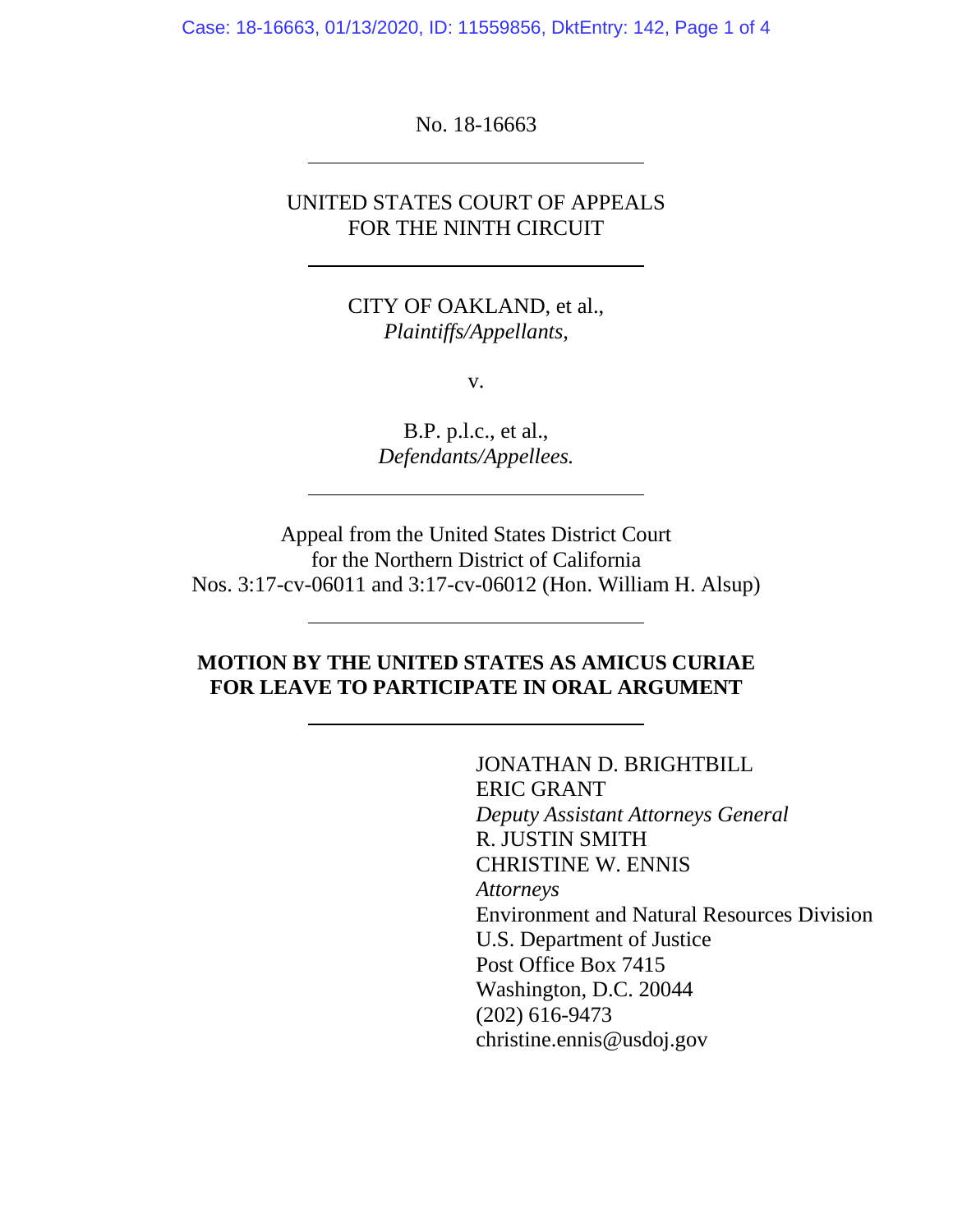Pursuant to Fed. R. App. P. 29(a)(8), the United States respectfully requests permission to participate as amicus curiae in support of Appellees BP p.l.c., Chevron Corporation, ConocoPhillips, Exxon Mobil Corporation, and Royal Dutch Shell PLC, in the oral argument scheduled for February 5, 2020. In the event that this Court grants the United States' request to participate, Appellees, through their counsel, have agreed to cede five minutes of their argument time to the United States. The United States contacted counsel for the Cities of Oakland and San Francisco, who stated that they do not oppose the United States' request. The grounds for this motion are as follows.

This case presents questions of federal law as to which the United States has a substantial interest. Domestically, the United States Environmental Protection Agency (EPA) has primary responsibility, pursuant to a delegation from Congress, for administering certain programs under the Clean Air Act (CAA), 42 U.S.C. §§ 7401 et seq., including decisions involving the regulation of greenhouse gas emissions. Internationally, the United States government engages in important and complex questions of diplomacy and foreign affairs relating to climate change. The United States filed an amicus brief addressing these questions and, with leave of the Court, would like to present its views for the Court's consideration at oral argument.

For the foregoing reasons, the United States respectfully requests permission to participate in oral argument in support of Appellees. Undersigned counsel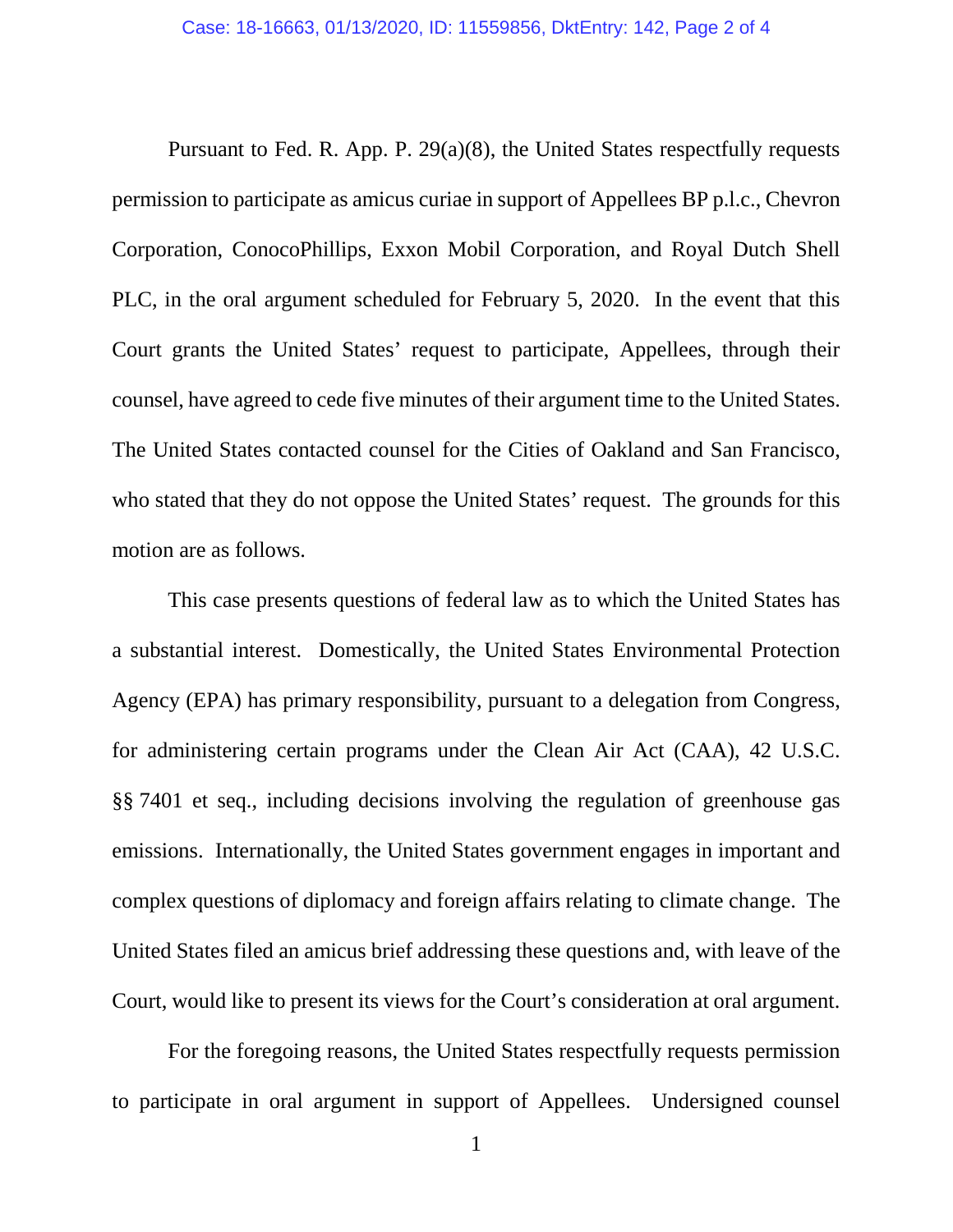## Case: 18-16663, 01/13/2020, ID: 11559856, DktEntry: 142, Page 3 of 4

consulted with Joshua Lipshutz, who stated that Appellees would share five minutes of their argument time in the event that the Court allows the United States' participation.

Dated: January 13, 2020.

Respectfully submitted,

s/ Christine W. Ennis JONATHAN D. BRIGHTBILL ERIC GRANT *Deputy Assistant Attorneys General* R. JUSTIN SMITH CHRISTINE W. ENNIS *Attorneys* Environment and Natural Resources Division U.S. Department of Justice

Counsel for Amicus Curiae United States of America